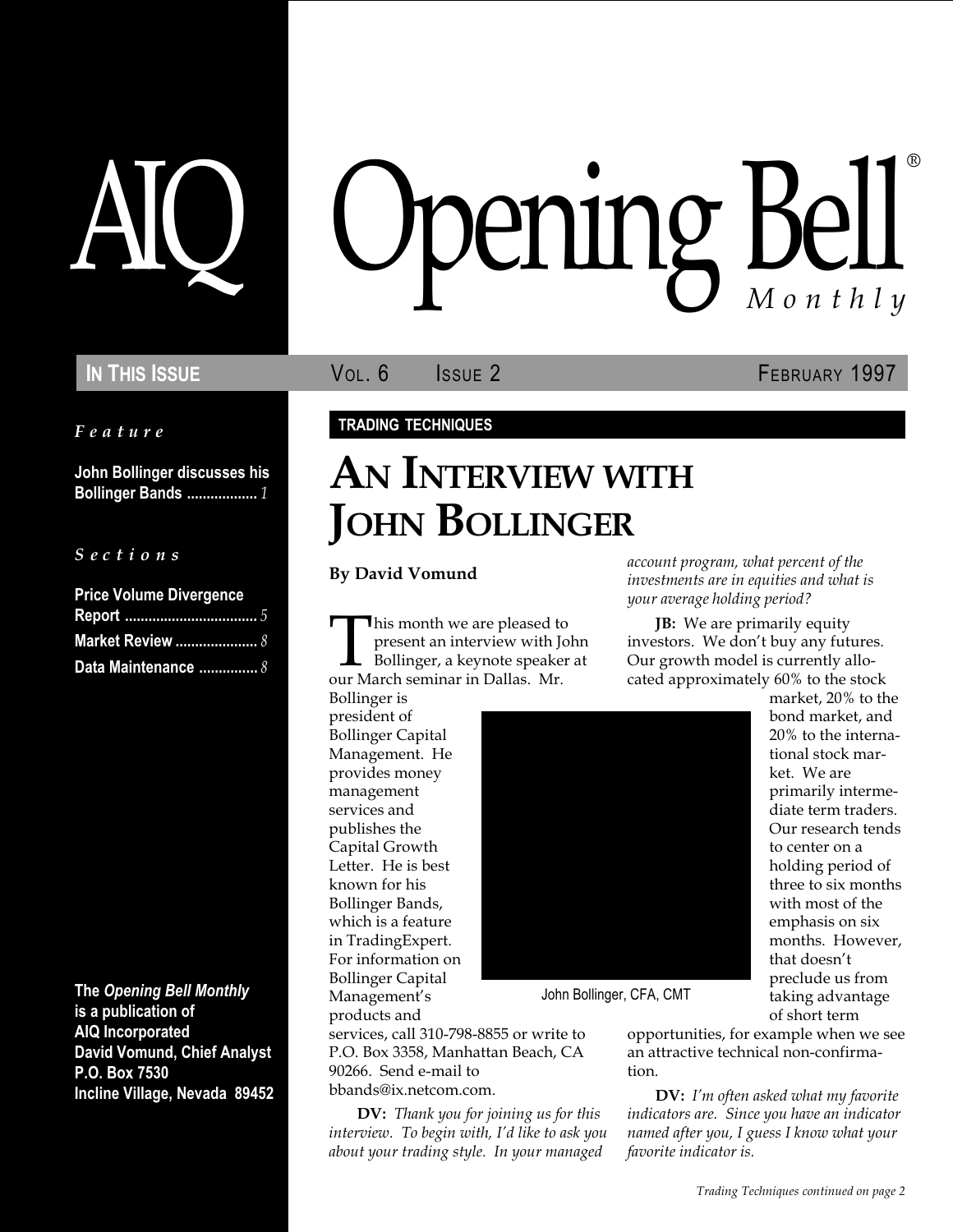#### TRADING TECHNIQUES continued . . .

JB: Well, I distinguish between trading bands and indicators. Bands, whether they be Bollinger Bands, AIQ Bands, or percentage bands, provide a useful definition of what is high or low at any given point on a relative basis. With that in mind, we'll check the action of the indicators to determine whether that relative highness/ lowness of the security is confirmed. For example, if we were to rally up to an upper band but the indicator we have chosen was below the middle of its normal distribution, that would be an unconfirmed event with bearish implications.

#### DV: Do you use different bands for different types of analysis?

JB: Yes. I find different bands are good for different purposes. For example, I find Bollinger Bands are very useful for identifying short term " $M$ " and " $W$ " tops and bottoms, especially when the first part of the formation is occurring outside the band and the second part is occurring inside the band. In the case of a "W" bottom, the bands allow you to correctly diagnose a bottom even if the second part of the formation is lower than its previous low. If you are outside the lower band on the first probe down and the second probe down occurs inside the band, then by definition you have a price divergence "W" bottom on a relative basis, even though prices may have

#### PLEASE SEND CORRESPONDENCE TO:

Opening Bell Monthly G.R. Barbor, Editor P.O. Box 7530 Incline Village, NV 89452

AIQ Opening Bell Monthly does not intend to make trading recommendations, nor do we publish, keep or claim any track records. It is designed as a serious tool to aid investors in their trading decisions through the use of AIQ software and an increased familiarity with technical indicators and trading strategies. AIQ reserves the right to use or edit submissions.

For subscription information, phone 1-800-332-2999 or 1-702-831-2999. © 1992-1997, AIQ Systems



achieved a new low on an absolute level.

Several good examples are found in Sun Microsystems (SUNW). We see in **Figure 1** that on July 16 to July 24 and again on December 31 to January 10, SUNW had a downward move that was sharp enough to penetrate the lower band. The stock rallied and then the second move down occured within the bands. Both patterns were nicely confirmed by the Split Volume Moving Average indicator. There was a squeeze in early September which typically leads to high volatility. In October, there was an "M" topping pattern that occured over a longer time period than the "W" bottoms.

Moving back in time, an "M" top occured in December 1995 and then a shorter term "W" bottom occured in January 1996 (see **Figure 2**). Using Candlestick charting, big black candles marked the downward move in mid-December and big white candlesticks marked the upward reversals.

For the identification of intermediate term overbought/oversold levels, bands such as the AIQ Bands or Bomar Bands which contain some percentage of market action over a given period are very useful. For cycle identification, J.M. Hurst's hand drawn nested bands are very useful.

#### DV: What indicators do you prefer in conjunction with the band analysis?

JB: My favorite indicators all have one thing in common-volume. When we analyze a stock from a technical perspective, we have a relatively limited data set. You have a reference to time, you have the price at the beginning and end of the time period, and you have the highest and lowest price recorded during that time period. The problem is that these variables are used in basic trend analysis, momentum analysis, and the creation of moving averages. People might choose to concentrate on the RSI, Stochastics, Directional Movement, and the MACD. They think they have three or four different indicators and are deploying a weight of evidence approach but the fact is that only a couple of those indicators are usefully differentiated from one another.

In our analysis we look for indicators that are not strongly collinear to the price based analysis. That's where volume comes in. It is a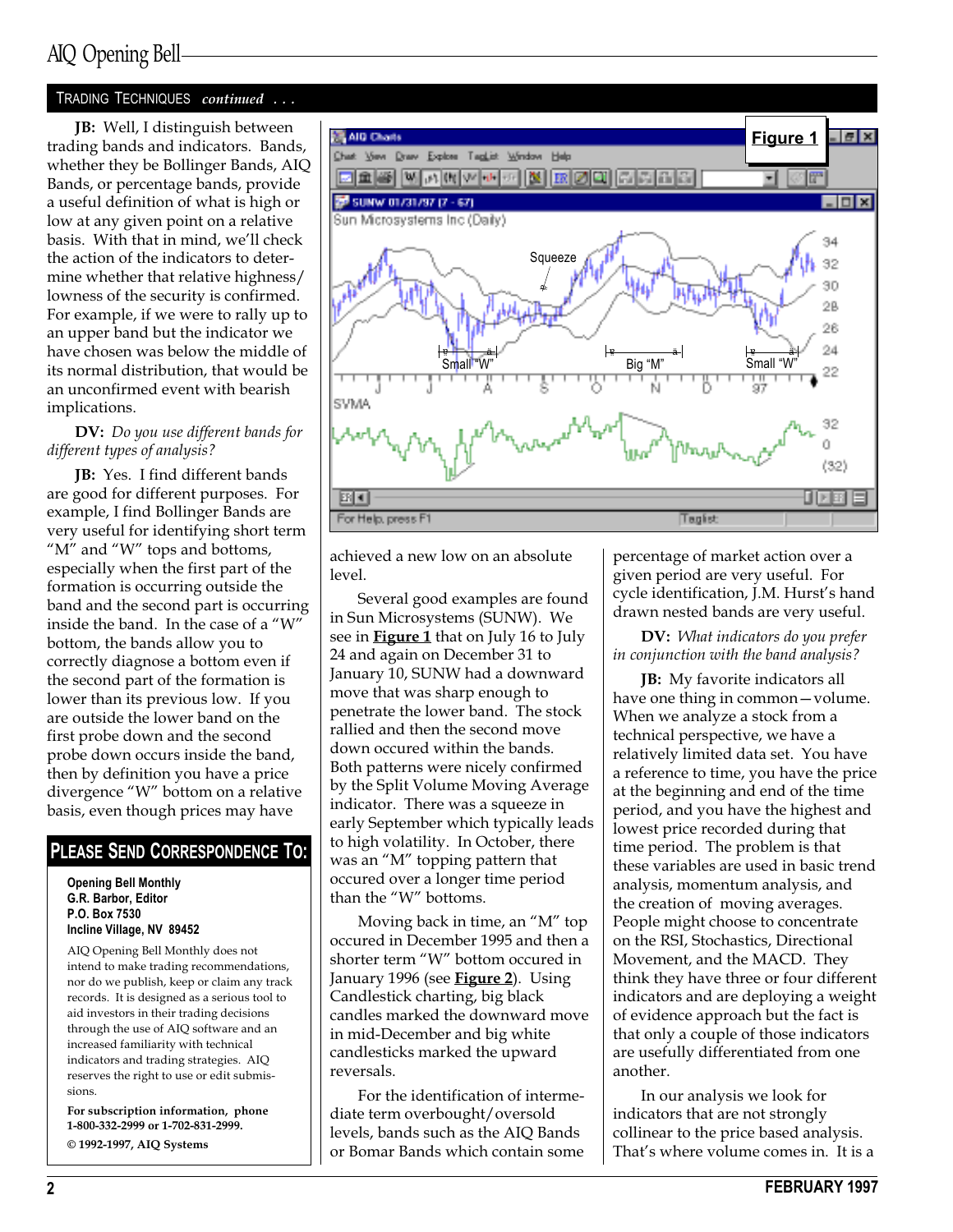#### TRADING TECHNIQUES continued ...



variable independent of price action. Therefore, we look at things like Positive Volume Index, On Balance Volume, and Money Flow.

DV: The AIQ software provides both a Positive Volume Index (PVI) and a Negative Volume Index (NVI). One indicator measures price activity on heavy volume days while the other measures volume on light volume days. I find it hard to justify the validity of both indicators. When both indicators are rising for a stock, the only thing this tells me is that the stock is going up. How do you use these indicators?

**JB:** I agree. In my work and the work of colleagues that I really respect, we found the PVI is a good confirming indicator whereas I have never been able to find much use for the NVI. If you have tagged the upper band accompanied by very positive PVI, there really isn't any reason to sell.

NVI is probably a case of an indicator whose time has passed. Much like the odd lot short index, it is an indicator that once was incredibly accurate, but is no longer of any use. In the case of the odd lot index, we didn't have a replacement but the PVI works very well indeed.

DV: You are an AIQ user. Which parts of the program are part of your trading process?

JB: I look at the reports for ideas and am very heavily involved with group analysis.

DV: Which industry group structure do you use?

**JB:** I have created my own industry group structure based on a blend of fundamental and technical ideas. This structure was created because the existing structures modeled the modern stock market rather poorly. That is, business and industry had evolved but most of the existing structures have not. Our structure contains 15 sectors and 130 groups. Many groups are very modern. For example, there is a media sector and within this sector is a studios group. It is a simple but focused configuration.

DV: You say that you are combining fundamentals with technicals in the creation of this industry group structure. Are you using MatchMaker for the technical part?

**JB:** That's right. I'll test the correlations of the stocks within each industry group to the industry group Trading Techniques continued on page 4

index. Both a one and a two year correlation test are used. Because I'm trying to capture a broader data set and want a lot of stocks in the structure, I use a much lower correlation test than AIQ employs for its Pyramid structure. Whereas you use a correlation threshold of 500, I'll go as low as 200 for a very diffused group. This is very time consuming and would be impossible if it were not for MatchMaker.

#### DV: How do you use TradingExpert to spot group rotation?

**JB:** I use some of the reporting features in TradingExpert and have created some models of my own. What is great about AIQ is that you can now export the group data files using your utility package. I import this data to spreadsheets and other analytical programs and then massage the data to fit my needs. The momentum of groups is very important so in my own program I sort the groups in terms of their changing momentum. Rather than buying into a trend, I'll typically identify groups that have been out of favor but whose momentum is turning strong.

I particularly like AIQ's Group Analysis Report. When I use this report, I'm interested in groups that are on the move. These groups have been low in the report but are beginning to accelerate upward. They are most easily identified by a large positive Delta Trend Score reading. It is especially attractive if they accelerate up in the list when the action is relative rather than absolute. In other words, if a group that was near the bottom of the list is now starting to rise in the list at the same time that the market is rising, that suggests there is genuine money flowing toward this group.

DV: After you pick an attractive group, how do you know what stock in the group to purchase?

**JB:** Sometimes I'll buy the strongest of the stocks in that group. If I want to narrow it down further,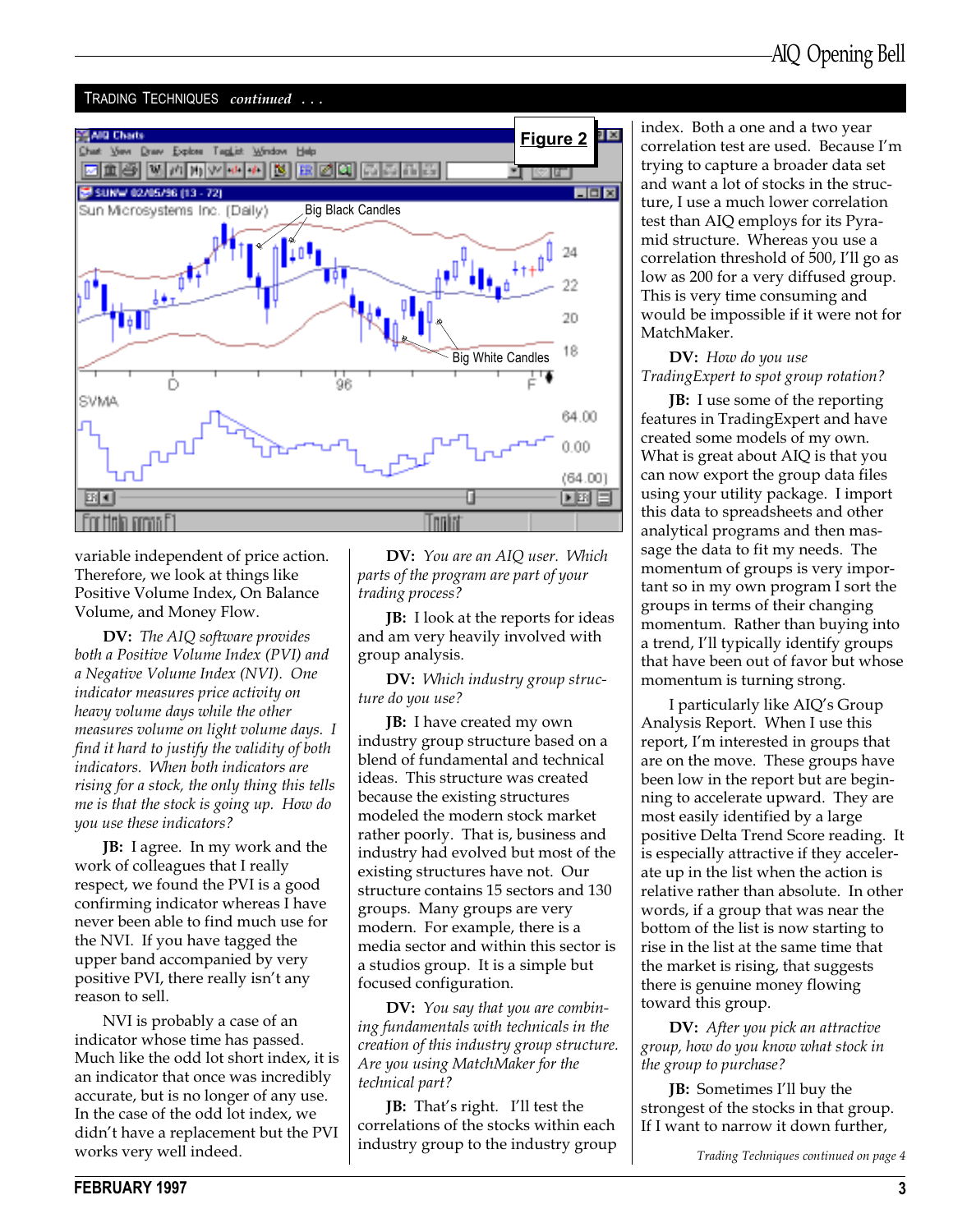#### TRADING TECHNIQUES continued . . .

then I'll use the Positive Volume Index indicator as well as Money Flow to narrow down the selections.

DV: Are you in favor of a mechanical or "black box" trading approach or do you believe human judgment should play a factor?

**JB:** I have spent the past year working on a pure mechanical approach to stock selection and believe I'm almost there. The less that emotions play a factor in trading the better. Emotions really come into play when it comes to selling a stock. I remember a conversation with Jerry (Dr. J.D.) Smith. He said that when he went away, Dee Dee (his wife) would go through the portfolio and immediately sell the stocks that violated their rules, with a total disregard to profits. Since Jerry bought the stock, he had an emotional attachment which influenced his sell decision. Dee Dee, on the other hand, was able to make the sell decision in a clearer manner.

There are actually three distinct and separate phases of the trading process and it may not be best for one person to handle all three phases. It may be best for a portfolio management team which consists of one person that determines what and when to buy, one person that takes care of losers, and another person that takes care of winners. As long as they know the overall philosophy of the portfolio, they can work together hand in hand better than any single individual might be able to do. Of course, the real trick is to incorporate all three aspects into a single process that an individual can execute. Simply identifying the problem of emotions coloring trading helps a lot.

DV: How do you know when to sell?

**JB:** We'll keep an eye out for non-confirmations. If a stock makes an unconfirmed high, especially if we have a large profit, then we'll cut the position in half. A good example is found in **Figure 3**. American Home Products (AHP) rallied in early



November, sold off, and then rallied to the upper band in late November. At the same time that the stock made a pattern of higher highs, the Split Volume Moving Average (SVMA) and Money Flow indicactors were moving lower (see trendlines). If the divergences and non-confirmations continue, then we'll bail out of the rest of the issue.

Industry group strength is also a factor. If a stock is moving without its group, then we'll tighten the stops. The odds of being profitable are greatly reduced if you do not have a group backing you. In terms of contributions the market comes first, groups come second, and stocks third. It is very important to remember this. Some people can be successful identifying winning stocks outside of this framework but it is very hard. The odds are with me when we have a confirmed buy signal from TradingExpert, a strong group, and a strong stock.

DV: You gained fame as a technical analyst on FNN and now you appear once a week on CNBC. As someone who stands in front of the cameras, in what ways do you believe these financial channels help traders and in what ways Trading Techniques continued on page 5

do they hurt traders?

**JB:** To the extent that traders can find useful input into their trading processes, then the network can be a great aid. The financial networks can also be detrimental, however, if the viewing audience allows the show to distract them from their own analysis.

DV: What advantages do individual investors have over professionals?

**JB:** Whereas the professional is constrained by securities laws and regulations, the individual is free to trade as he pleases. This flexibility to grow and follow things to their logical conclusion is a tremendous advantage. The life as a professional money manager is in many ways a process of wrestling with constraints. The tools available today have also virtually leveled the playing field as far as information and technology goes. Anyone can get live quotes and sophisticated software that was not available even to institutional investors a couple of years ago.

DV: What common mistakes do people new to technical analysis and trading often make?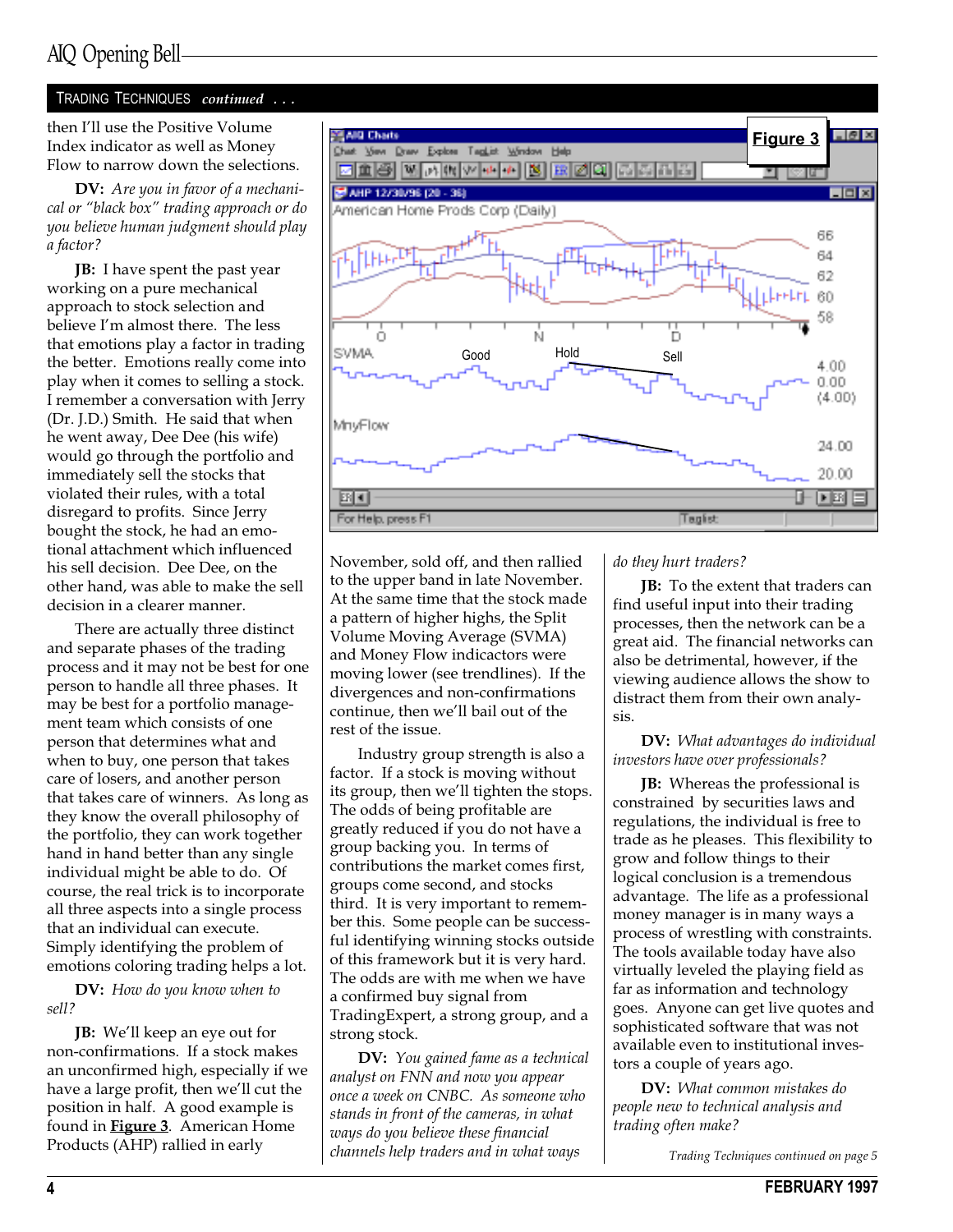#### AIQ REPORTS

# TESTING THE TIME FRAME USED IN THE PRICE VOLUME DIVERGENCE REPORT

#### By David Vomund

**S**tarting in October 1995, we began testing TradingExperience Volume Divergereport. In a series of articles, we began testing TradingExpert's new Price Volume Divergence published results of a test in which we ran the report at the start of every month and examined the performance of the stocks that appeared at the top of both the positive Divergence section and the negative Divergence section of the report for the remainder of the month, at which time a new report was generated.

In the 1995 articles, we tested the report using its default parameters and then tested the report by changing the settings.

In review, the Price Volume Divergence report uses two accumulation/distribution indicators to check for divergences. These indicators, On Balance Volume and Money Flow, were chosen because both use price and volume in their calculations and they don't necessarily move in the same direction as the stock. Default settings for the report place an equal weight on each indicator.

The default time period used in the divergence screening is 15 trading

#### TRADING TECHNIQUES continued ...

**JB:** I'm not sure about all mistakes but the majority will revolve around the same problems. One problem is that people don't understand the tools they are using. We talked earlier about avoiding the trap of using a set of multi-collinear indicators. People who don't understand how each indicator works won't know that they are duplicating their efforts. If they don't understand the indicators  $-$  both how they work and how they are calculated  $-$  and

days. A positive divergence exists when a stock falls over a 15 day time period but either On Balance Volume or Money Flow or both rises over those 15 days. The opposite is true for a negative divergence. This report has proved to be valuable because indicators tend to lead price.

In our 1995 testing, we changed the default indicator settings, testing the report using only On Balance Volume (100% weighting) and then

Traders with an average holding period of less than one month will want to shorten the divergence time period (to 7 days), while intermediate traders should stay with the 15 day default time period.

using only Money Flow (100% weighting). However, during our testing we did not change the default time frame used in the divergence calculation. Well examine that issue in this article.

Our earlier studies found nice results using the default parameters for the report. However, many

they try to perform challenging tasks, they have no way of anticipating when or why their tools can fail them. By learning how to use the indicators, not only will you be able to employ them successfully but you will be able to anticipate when the indicator will turn on you and stab you in the back. This does not mean that you have to learn every indicator. Time and again I find people using more tools than they can process intelligently.

The second problem is emotions.

people think the time period used in the divergence (i.e. 15 days) is too long. Would the results improve if we looked at a shorter time period?

To answer this question, we brought our 1995 study up to date and then tested the report using a divergence time period of 7 days, half as long as the default time period. For the study, we ran the Price Volume Divergence report on the Standard & Poor's 500 stocks at the beginning of each month going back to January 1992. The top five stocks

that appeared under the positive divergence and the negative divergence sections were examined for price performance for the remainder of the month, at which time a new report was generated.

Table 1 gives the monthly results. The table lists the monthly return for the S&P 500 index, and the average return for the top five stocks that

appear in the positive and negative divergence sections using a screening of 7 days and a screening of 15 days. The 15 day screening results were taken from our 1995 study.

Since the S&P 500 stocks change over time, the database used in our current 7 day time period is slightly

AIQ Reports continued on page 6

Unless you can master your emotions completely, which few of us can, you must have a system and the discipline to use it. This is the area that I spend more time on than any other. We are close to completing our new trading system and I'm thinking of hiring someone to perform the executions. After all, like Jerry and Dee Dee, I like to vacation too!

**DV:** Thank you for the interview and we look forward to seeing you at our March seminar in Dallas.  $\blacksquare$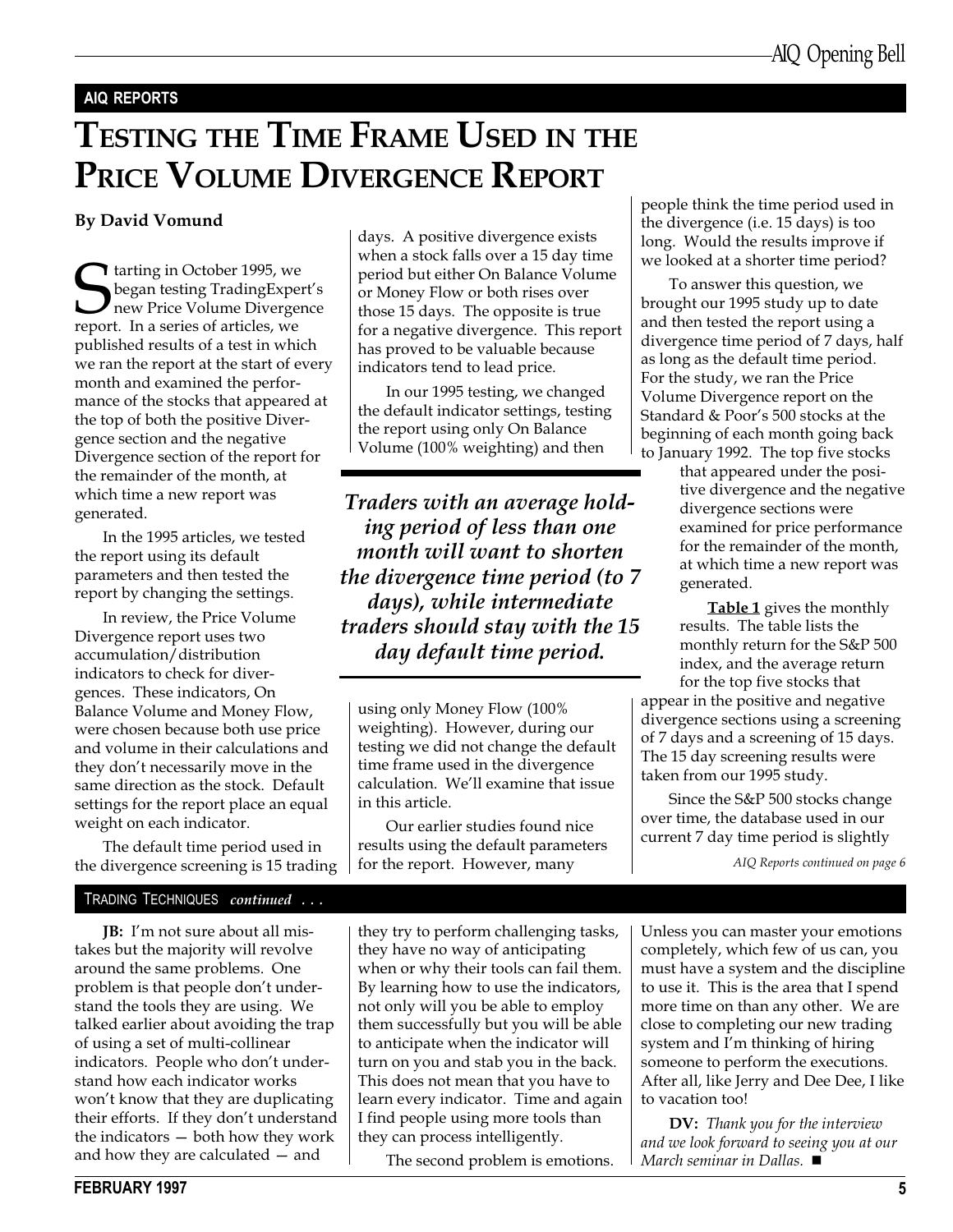## AIQ Opening Bell

#### AIQ REPORTS continued ...

different from the data that was used for the 15 day time period. Therefore, we caution against comparing the average return for the 7 day results to the 15 day results. Instead, we'll focus on the spread between the positive and negative divergence stocks, comparing the spread for the 7 day screening to the 15 day screening.

At the bottom of Table 1, we see that both report settings reveal that the stocks that had positive divergences on average outperformed the stocks that were showing negative divergences. Using a 7 day time period with equal weight placed on On Balance Volume and Money Flow, the average stocks in the positive divergence section had a monthly return of 1.24% while the average

## Performance of Stocks Derived From Price Volume Divergence Report

|      |               |                             | $-$ - 7 day divergence $-$ - $-$ - 15 day divergence $-$ |               |  |
|------|---------------|-----------------------------|----------------------------------------------------------|---------------|--|
|      | Positive Div. | Negative Div. Positive Div. |                                                          | Negative Div. |  |
|      | Stocks $(\%)$ | Stocks $(\%)$               | Stocks $(\%)$                                            | Stocks $(\%)$ |  |
| 1992 | 0.22          | 0.40                        | 1.82                                                     | 0.65          |  |
| 1993 | 0.68          | 2.75                        | 1.95                                                     | 1.94          |  |
| 1994 | 0.81          | $-0.41$                     | 0.95                                                     | $-0.03$       |  |
| 1995 | 3.24          | 1.21                        | 2.43                                                     | 3.00          |  |
| 1996 | 1.27          | $-0.44$                     | 0.49                                                     | $-0.60$       |  |
|      |               |                             |                                                          |               |  |

stock in the negative divergence section had a monthly return of 0.70%. When the report is set to a 15 day time period (its default parameter), the average monthly return on the positive divergence stocks is 1.53% while the average return on the negative divergence stocks is 0.99%.

Figure 4

Table 1

![](_page_5_Figure_9.jpeg)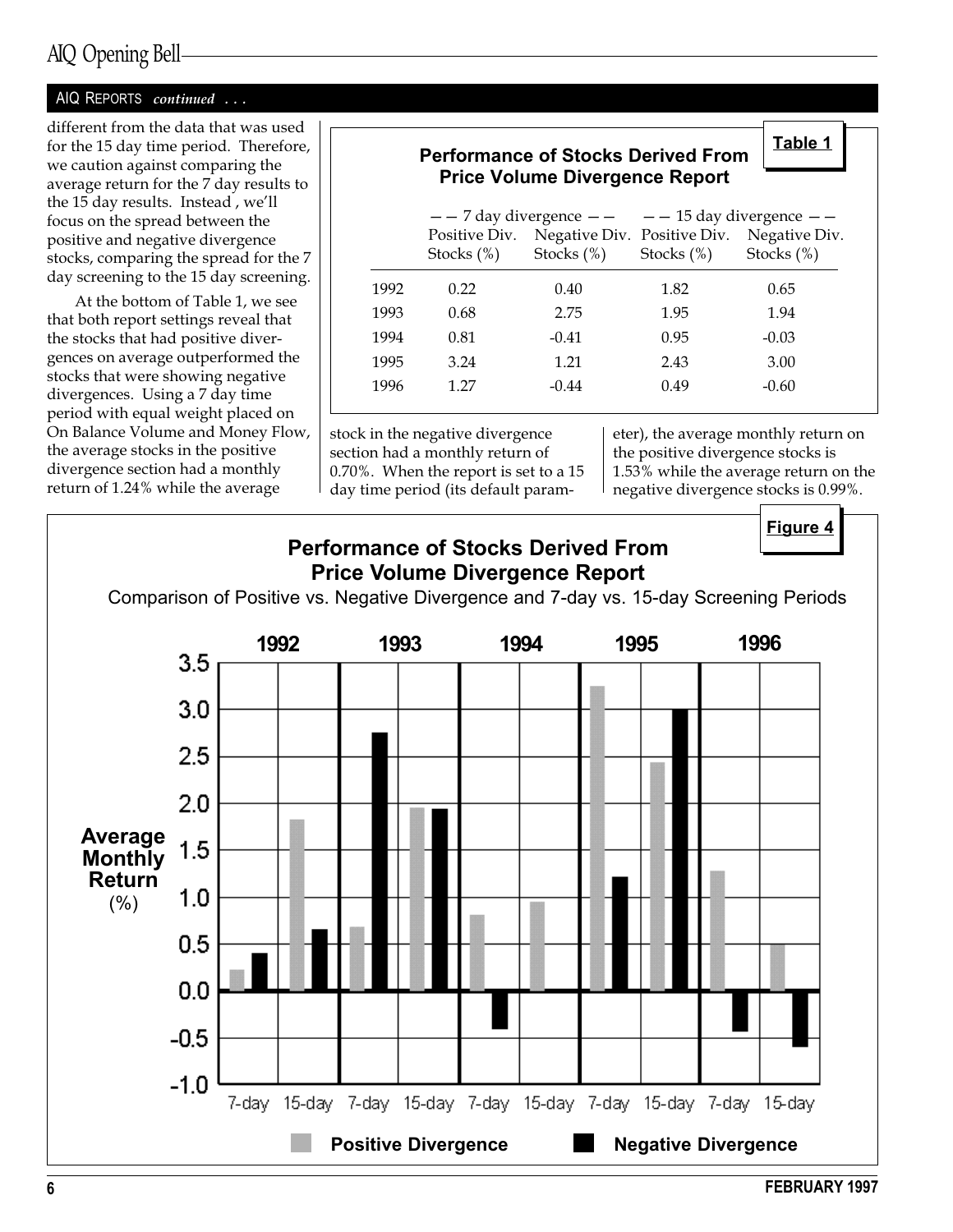#### AIQ REPORTS *continued* ...

Looking at the spread between these two numbers, we see the average monthly difference between the positive divergence and negative divergence stocks under both time periods is 0.54%. Therefore, the stocks that appeared under the positive section outperformed those in the negative section by an average of 0.54% per month. Does that mean that the time period used in the report is not important? Not so fast.

We used the data in Table 1 to calculate the average monthly returns for the different years used in the study. This produced interesting results (see **Figure 4**).

Over the life of the study, the spread between the positive divergence and negative divergence stocks using the two different time periods may be the same but the results vary greatly from year to year. The 15 day time period was the best choice in 1992 and 1993. Over the last two years, however, the best results were seen by using a 7 day time period.

With the spread being the same over the life of the study using both a 7 day and a 15 day time period, it is hard to make firm conclusions. Also, our study is based on monthly time periods. Traders with an average holding period of less than one month will want to shorten the divergence time period, while intermediate traders should stay with the 15 day default time period or even lengthen it.

Based on this study, I personally am going to change the report parameters and use a divergence time period of 7 days since it is working better over the more recent time period. We'll re-examine this study at the end of this year to see if we can draw a more firm conclusion.  $\blacksquare$ 

In addition to managed accounts, David Vomund publishes the Stock Alert Newsletter, an advisory for stock investing. To receive a free copy of Stock Alert, phone 702-831-1544.

|      |           |                         | <b>Price Volume Divergence Report Study</b><br><b>Monthly Trading Statistics</b> |                                                                | Table 2       |
|------|-----------|-------------------------|----------------------------------------------------------------------------------|----------------------------------------------------------------|---------------|
|      |           | S&P 500<br>Index $(\%)$ | 7 day divergence<br>Positive Div.<br>Stocks $(\%)$                               | 15 day divergence<br>Negative Div. Positive Div.<br>Stocks (%) | Stocks $(\%)$ |
| 1992 | January   | $-1.99$                 | $-1.43$                                                                          | $-4.27$                                                        | 11.68         |
|      | February  | 0.96                    | 1.41                                                                             | $-1.72$                                                        | 4.19          |
|      | March     | $-2.05$                 | $-3.01$                                                                          | 0.80                                                           | $-3.88$       |
|      | April     | 2.05                    | $-3.29$                                                                          | $-2.86$                                                        | $-0.79$       |
|      | May       | 1.16                    | 3.18                                                                             | $-2.55$                                                        | 7.09          |
|      | June      | $-1.05$                 | 0.35                                                                             | $-4.22$                                                        | $-2.03$       |
|      | July      | 2.74                    | 3.85                                                                             | 7.20                                                           | 5.60          |
|      | August    | $-1.92$                 | $-2.95$                                                                          | $-4.90$                                                        | $-1.87$       |
|      | September | 0.05                    | 0.75                                                                             | $-2.09$                                                        | $-5.63$       |
|      | October   | 0.57                    | 0.48                                                                             | 2.23                                                           | $-1.70$       |
|      | November  | 2.89                    | 2.83                                                                             | 9.09                                                           | 1.97          |
|      |           |                         |                                                                                  | 8.04                                                           | 7.25          |
|      | December  | 1.14                    | 0.48                                                                             | 4.86                                                           |               |
| 1993 | January   | 1.56                    | 3.61                                                                             |                                                                | 11.39         |
|      | February  | $-0.12$                 | $-5.93$                                                                          | $-0.84$                                                        | 0.46          |
|      | March     | 1.88                    | 4.50                                                                             | 5.78                                                           | 3.60          |
|      | April     | $-2.25$                 | 1.20                                                                             | 9.01                                                           | $-0.35$       |
|      | May       | 3.10                    | 1.51                                                                             | 7.06                                                           | 3.80          |
|      | June      | $-1.06$                 | 1.87                                                                             | $-3.23$                                                        | 3.66          |
|      | July      | $-0.19$                 | $-3.19$                                                                          | $-1.67$                                                        | $-2.06$       |
|      | August    | 3.35                    | 3.56                                                                             | 5.46                                                           | 1.87          |
|      | September | $-0.40$                 | $-0.21$                                                                          | $-2.29$                                                        | 0.24          |
|      | October   | 1.70                    | 7.39                                                                             | 4.67                                                           | $-2.18$       |
|      | November  | $-1.54$                 | $-5.79$                                                                          | 1.08                                                           | 2.29          |
|      | December  | 0.99                    | $-0.35$                                                                          | 3.05                                                           | 0.71          |
| 1994 | January   | 2.82                    | 4.19                                                                             | 6.32                                                           | 8.36          |
|      | February  | $-3.17$                 | $-3.11$                                                                          | $-3.43$                                                        | $-2.91$       |
|      | March     | $-4.02$                 | $-8.16$                                                                          | $-9.04$                                                        | $-6.21$       |
|      | April     | 1.17                    | 2.23                                                                             | $-0.48$                                                        | $-4.88$       |
|      | May       | 1.47                    | 3.65                                                                             | $-5.51$                                                        | 7.30          |
|      | June      | $-2.49$                 | $-8.20$                                                                          | $-4.85$                                                        | $-0.38$       |
|      | July      | 3.32                    | 3.25                                                                             | 7.84                                                           | 6.26          |
|      | August    | 2.63                    | 5.33                                                                             | 6.67                                                           | $-0.17$       |
|      | September | $-2.21$                 | $-0.72$                                                                          | 1.55                                                           | $-0.68$       |
|      | October   | 1.23                    | 5.82                                                                             | 0.55                                                           | 3.56          |
|      | November  | $-4.16$                 | $-0.88$                                                                          | $-4.14$                                                        | $-5.04$       |
|      | December  | 2.31                    | 6.27                                                                             | $-0.37$                                                        | 6.21          |
| 1995 | January   | 2.40                    | 2.04                                                                             | 1.65                                                           | 5.39          |
|      | February  | 3.24                    | 4.45                                                                             | 1.02                                                           | 11.76         |
|      | March     | 3.10                    | 3.50                                                                             | 4.86                                                           | 3.73          |
|      | April     | 2.70                    | $-2.40$                                                                          | 3.04                                                           | 0.58          |
|      | May       | 3.74                    | 9.76                                                                             | 1.76                                                           | 0.36          |
|      | June      | 2.11                    | 9.81                                                                             | 5.45                                                           | $-0.02$       |
|      |           | 2.73                    | $-3.78$                                                                          | 1.66                                                           | 5.55          |
|      | July      | 0.75                    | 8.65                                                                             |                                                                |               |
|      | August    |                         |                                                                                  | $-7.28$                                                        | 3.62          |
|      | September | 3.28                    | 3.40                                                                             | $-3.67$                                                        | $-1.74$       |